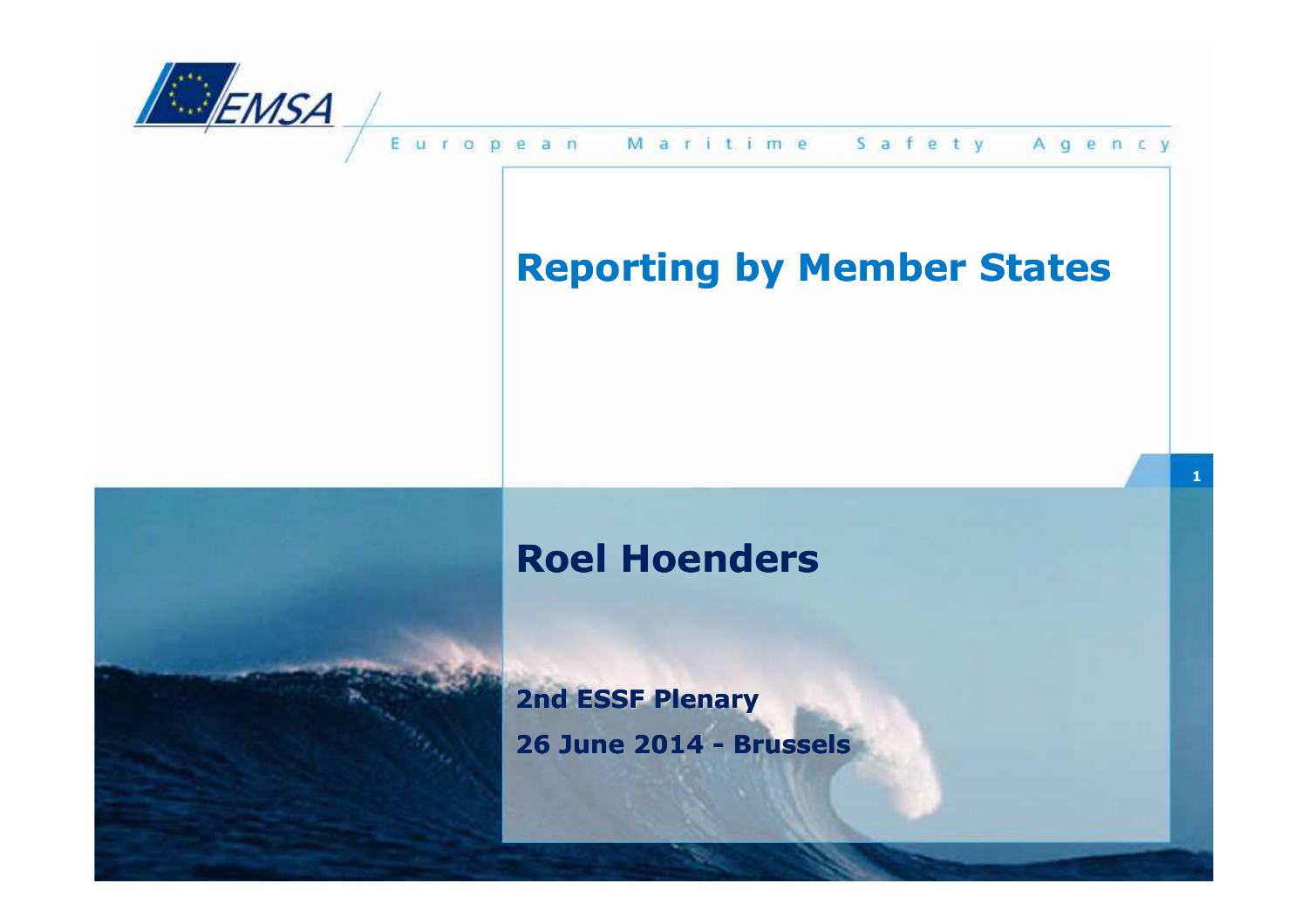

**2**

## **Directive 2012/33 – amending Sulphur Directive**

### **Recital 18:**

 **'Reporting by Member States** has proved **insufficient** for the purpose of verification of compliance with the Directive<br>due to the **lack of harmonized and sufficiently precise**  due to the **lack of harmonized and sufficiently precise provisions** on the content and the format of the Member States' reports.'

#### **<sup>2012</sup> Reporting:**

- > The EMSA analysis of the annual reporting by Member<br>States (based on Directive 2005/33) **confirms**: States (based on Directive 2005/33) **confirms**:
	- General lack of homogeneity in the reporting system<br>• Incomplete reports and vague data
	- Incomplete reports and vague data<br>• Limited enforcement of snecifi
	- Limited enforcement of specific Sulphur Directive provisions
	- Limited information about level of infringements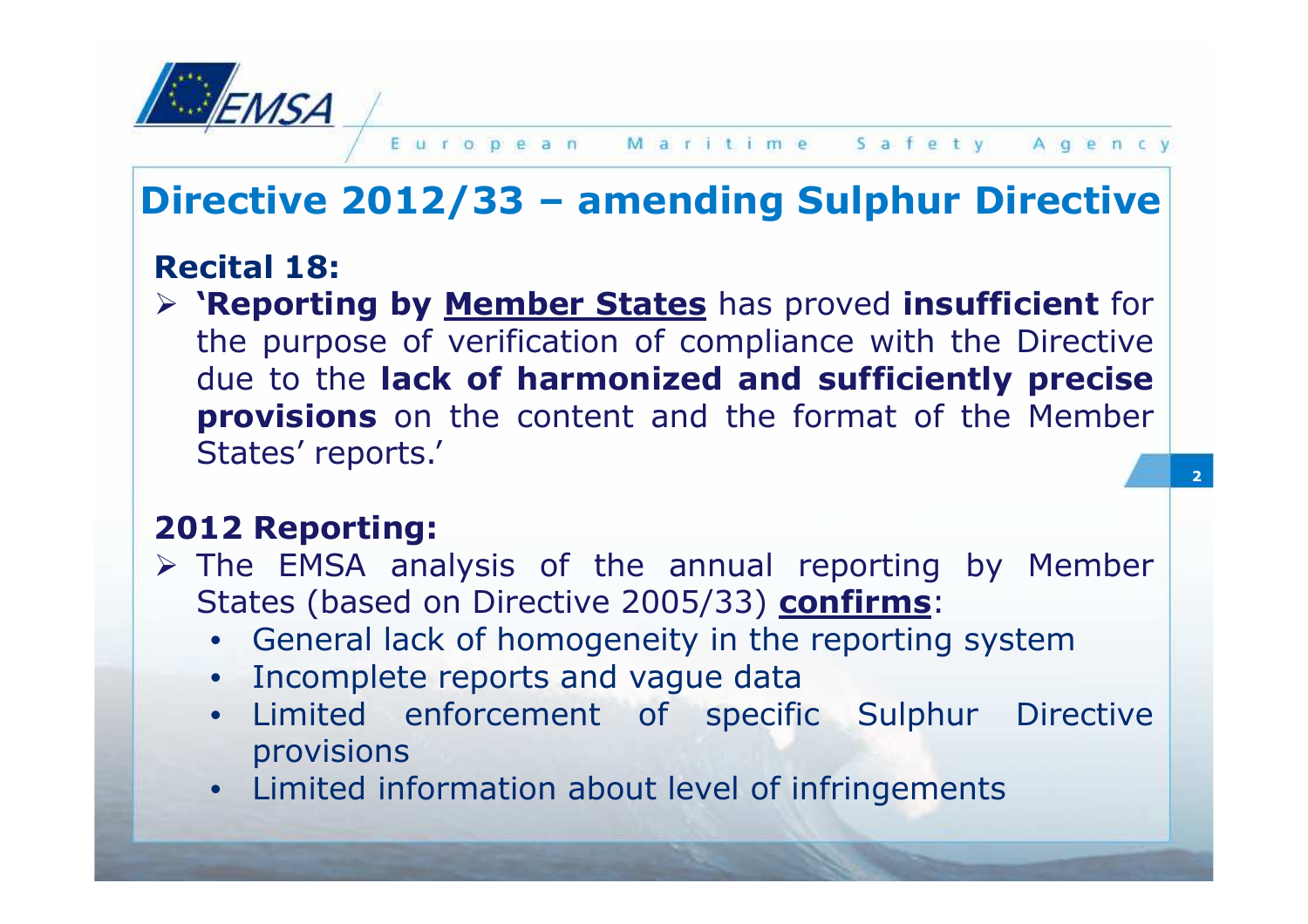

## **Directive 2005/33/EC vs. Directive 2012/33/EU**

#### **Directive 2005/32/EC**

#### **Art. 7 Reporting and Review**

On the basis of the results of the sampling, analysis and inspections carried out in accordance with Art. 6, Member States shall by <sup>30</sup> June of each year **provide Commission with <sup>a</sup> short report** on the sulphur content of the liquid fuels falling within the scope of this Directive and used within their territory during the preceding calendar year.

That report shall include <sup>a</sup> record of the **total number of samples tested** by **fuel type**, and shall indicate the corresponding quantity of fuel used, and the **calculated average sulphur content**.

Member States shall also report the **number of inspections** made on board ships.

#### **Directive 2012/33/EU**

#### **Art 7 Reporting and Review:**

1. Each year by <sup>30</sup> June, Member States shall, on the basis of the **results of the sampling, analysis and inspections e the** carried out in accordance with Art. 6, 3 submit <sup>a</sup> report to the Commission on the **compliance** with the sulphur standards set out in this Directive for the proceeding year.

> **2. The Commission may adopt implementing acts concerning the information to be included in the report and the format of the report.**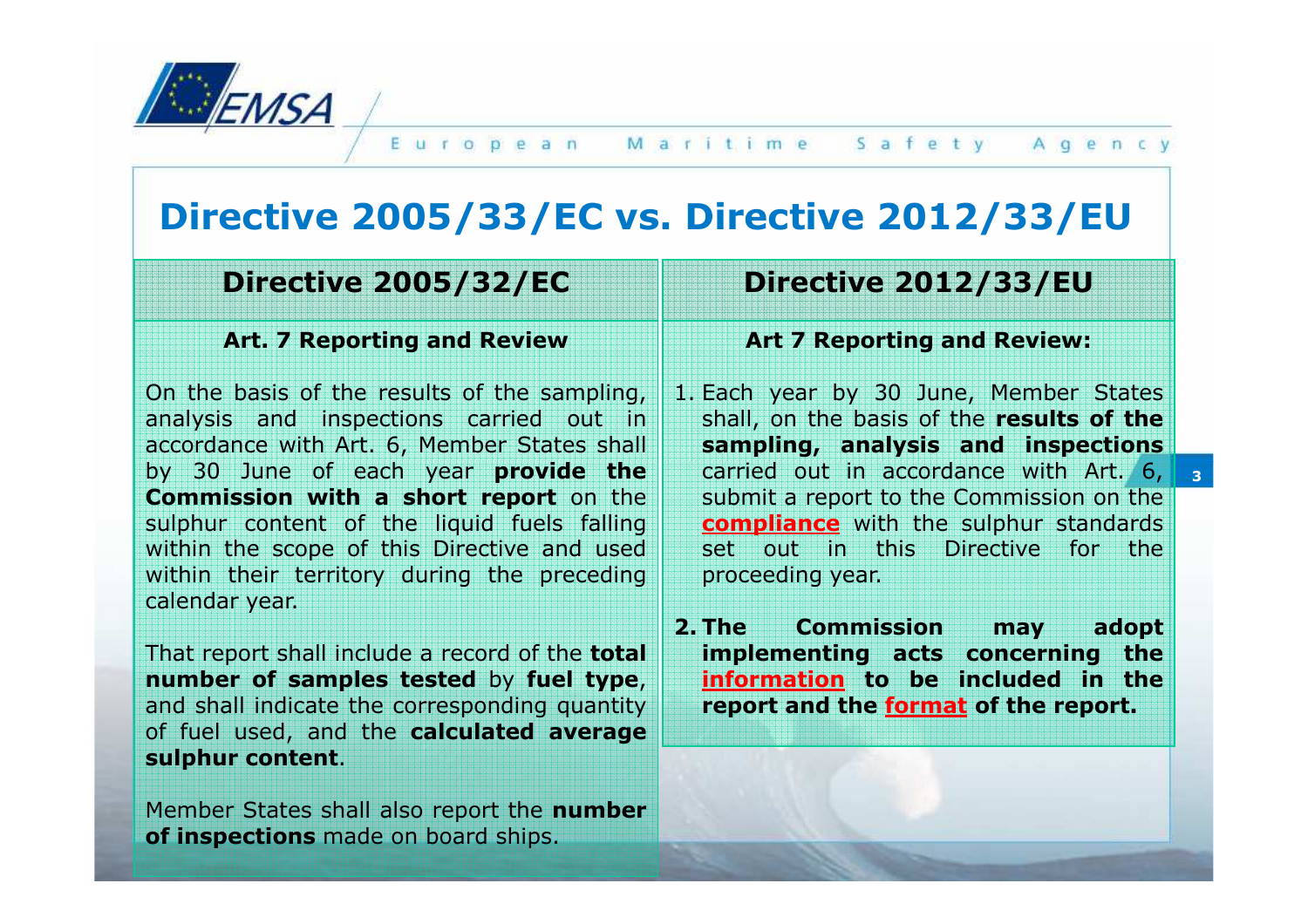

#### Safety ropean Maritime Agency

**4**

## **Reporting: conclusions**

#### **Overall,**

- Too little information available for the Commission to properly assess the level of compliance and enforcement of the Directive in Member States
- > Enforcement efforts do not seem to be equally spread<br>
among Member States among Member States
- In view of possible financial gains and to ensure a balanced<br>level-playing-field under the revised Directive, the reporting level-playing-field under the revised Directive, the reporting by Member States will have to more accurate and detailed.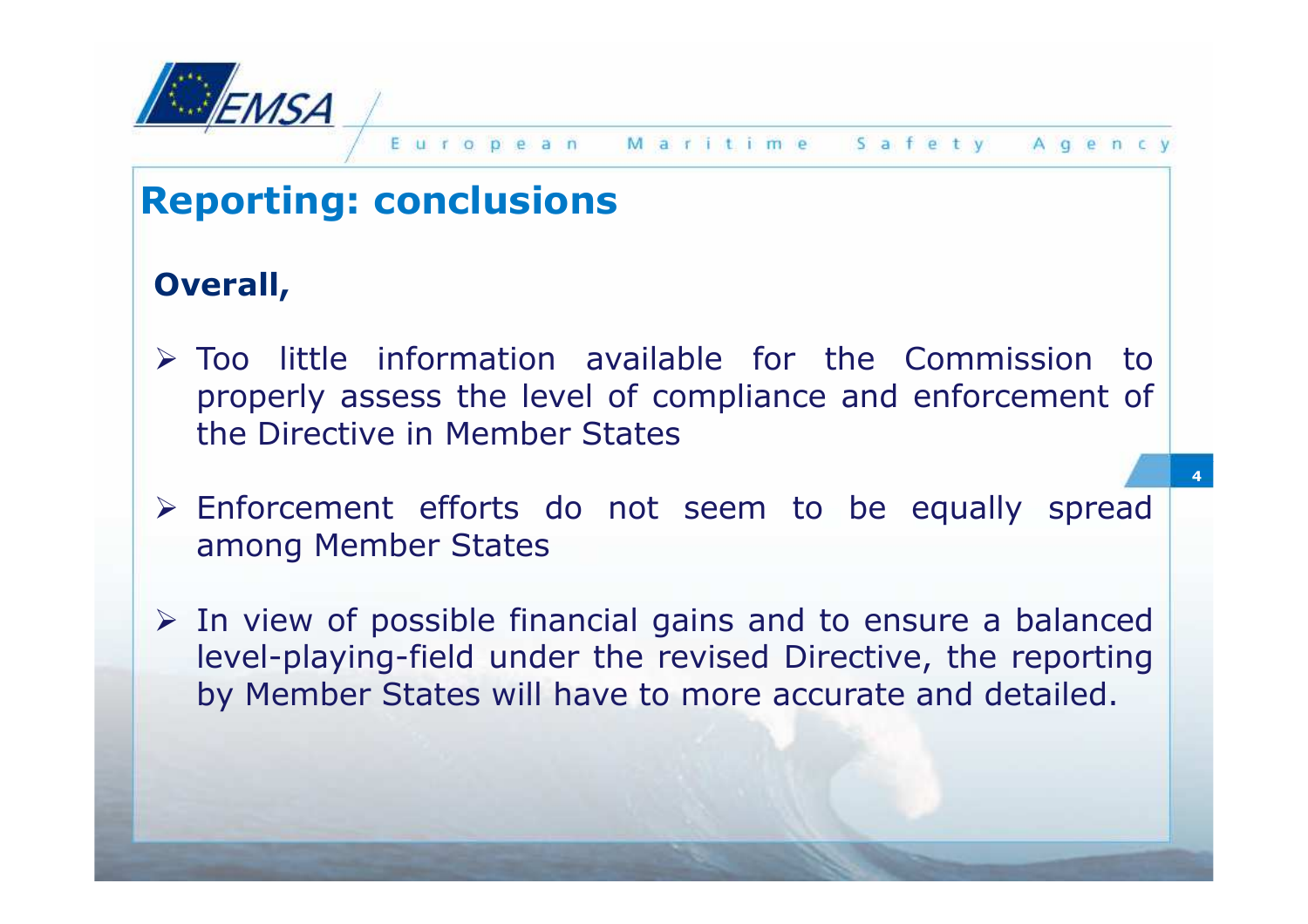

European Maritime Safety Aqency

**5**

## **Reporting: contents and format**

#### **EMSA questionnaire for Member States (Oct. 2013):**

**Question <sup>44</sup> - Do you consider that European guidance aiming at uniform application of the provisions on reporting for the EU would be desirable?**



#### **Initial discussions about draft content of the report:**

- EMSA workshop for Member States (Oct. 2013)
- > Implementation Sub-Group meetings<br>► EMSA training on air quality (Apr. 201
- EMSA training on air quality (Apr. 2014)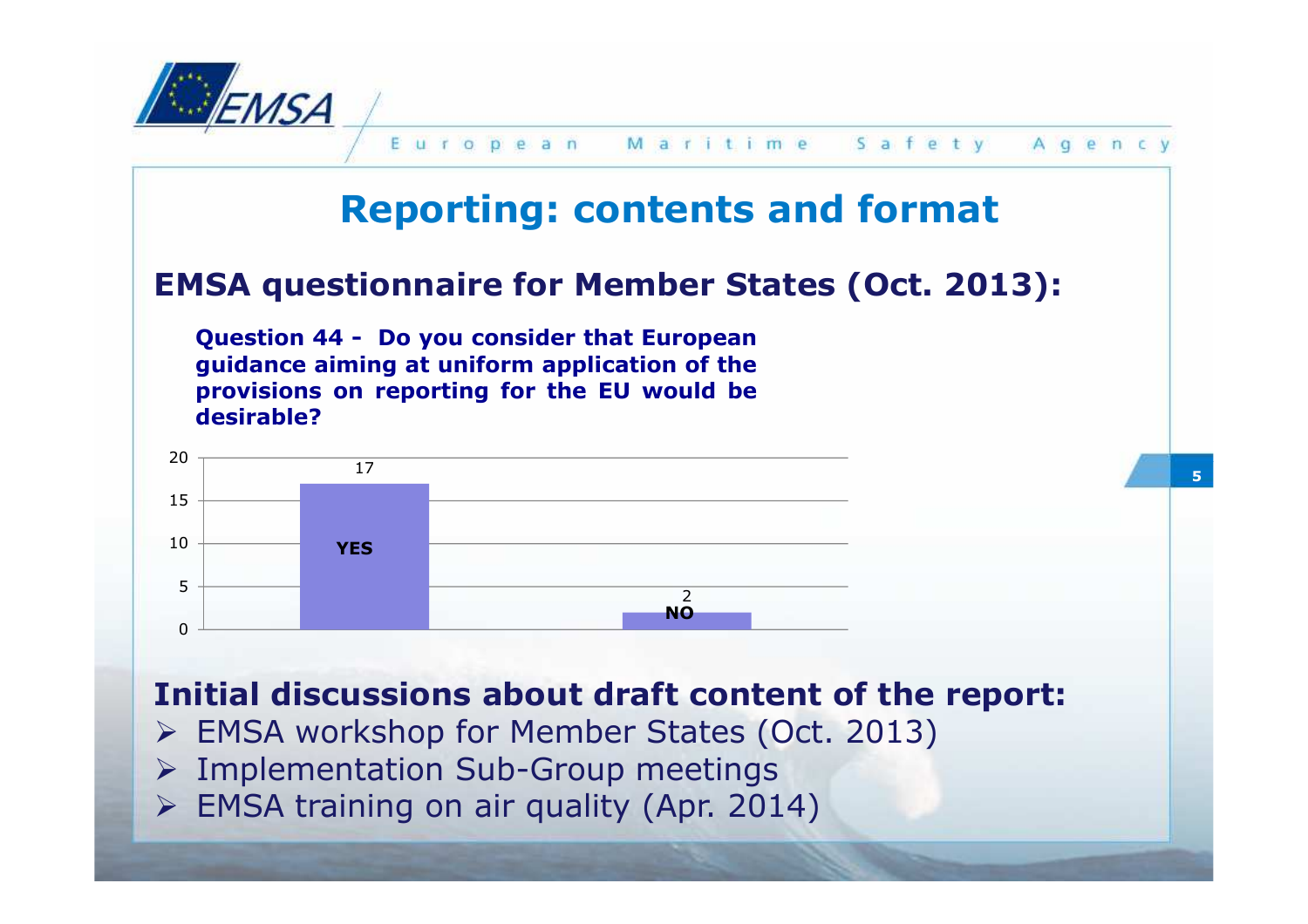

**6**

## **Reporting: contents and format**

#### **Preliminary findings:**

- Despite importance of reporting for a proper verification of<br>Compliance the **Implementing Act on Reporting** is compliance, the **Implementing Act on Reporting** is largely dependent on the outcome of on-going discussions regarding `<u>frequency of sampling</u>' and `<u>sampling methods</u>'
- $\triangleright$  Exact scope of the requested information needs to be clear<br>to avoid different interpretation of terminology/definitions to avoid different interpretation of terminology/definitions
- A balance needs to established between providing sufficient<br>information to the Commission to assess level of compliance information to the Commission to assess level of compliance<br>while avoiding making reporting too burdensome while avoiding making reporting too burdensome
- Electronic ways of (automated) reporting should be<br>accommodated accommodated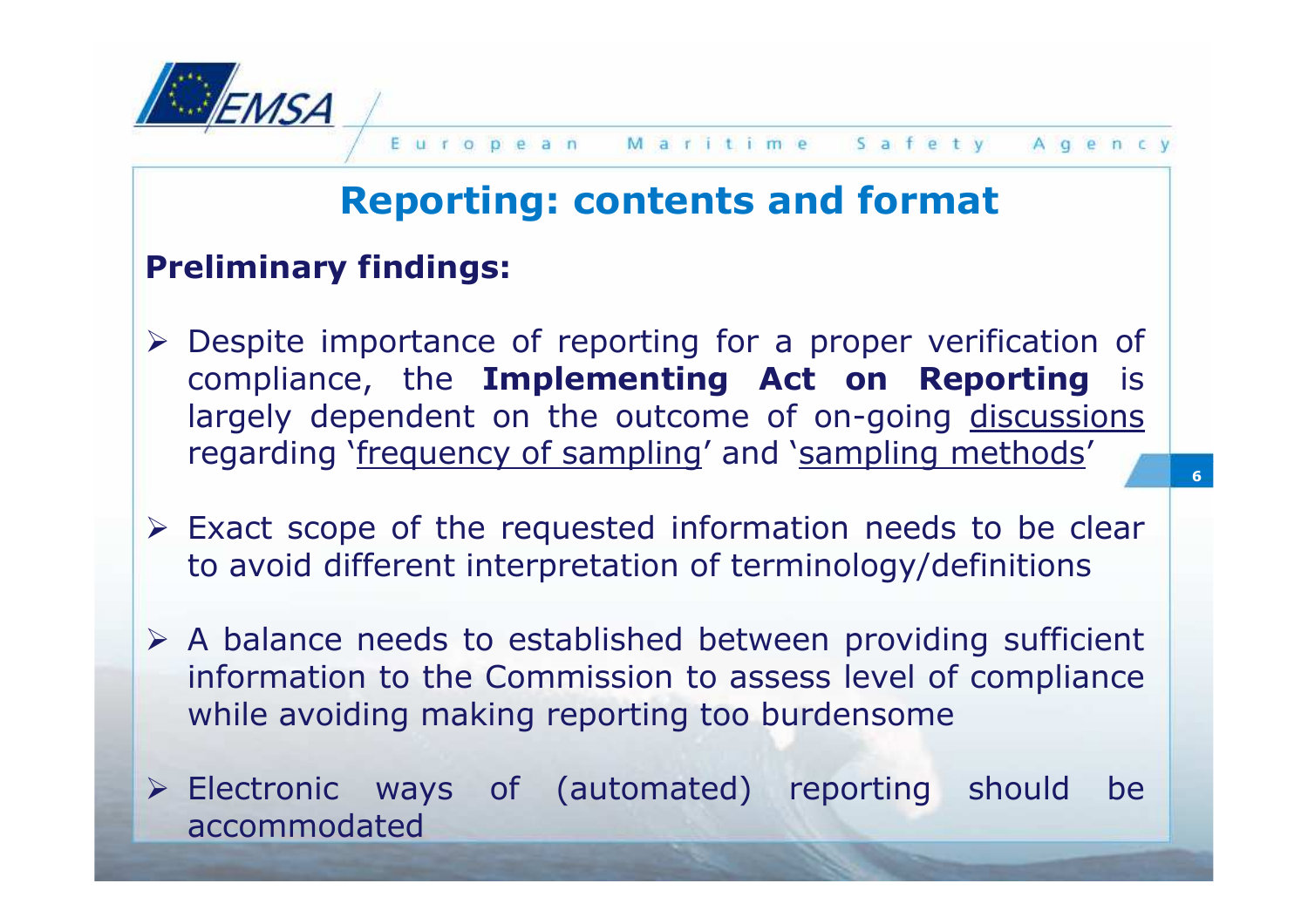

# **Reporting: contents and format**

### **Preliminary findings:**

- $\triangleright$  Member States and sub-group members have stressed the<br> **EXECUTE:** importance of assessing whether to include the following **importance of assessing whether to include** the following elements in the annual reporting:
	- **7**← More information on intensity of inspections of log books<br>+ hunker delivery notes as first level of control + bunker delivery notes as first level of control
	- √ Information on quality of bunkers linked to suppliers<br>✓ Specific enforcement of Sulphur Directive prov
	- Specific enforcement of Sulphur Directive provisions: ships at berth, passenger ships, continuously achieving
	- Identification of the location from where the sample was taken
	- $\checkmark$  Bette insights on number and level of infringement/irregularities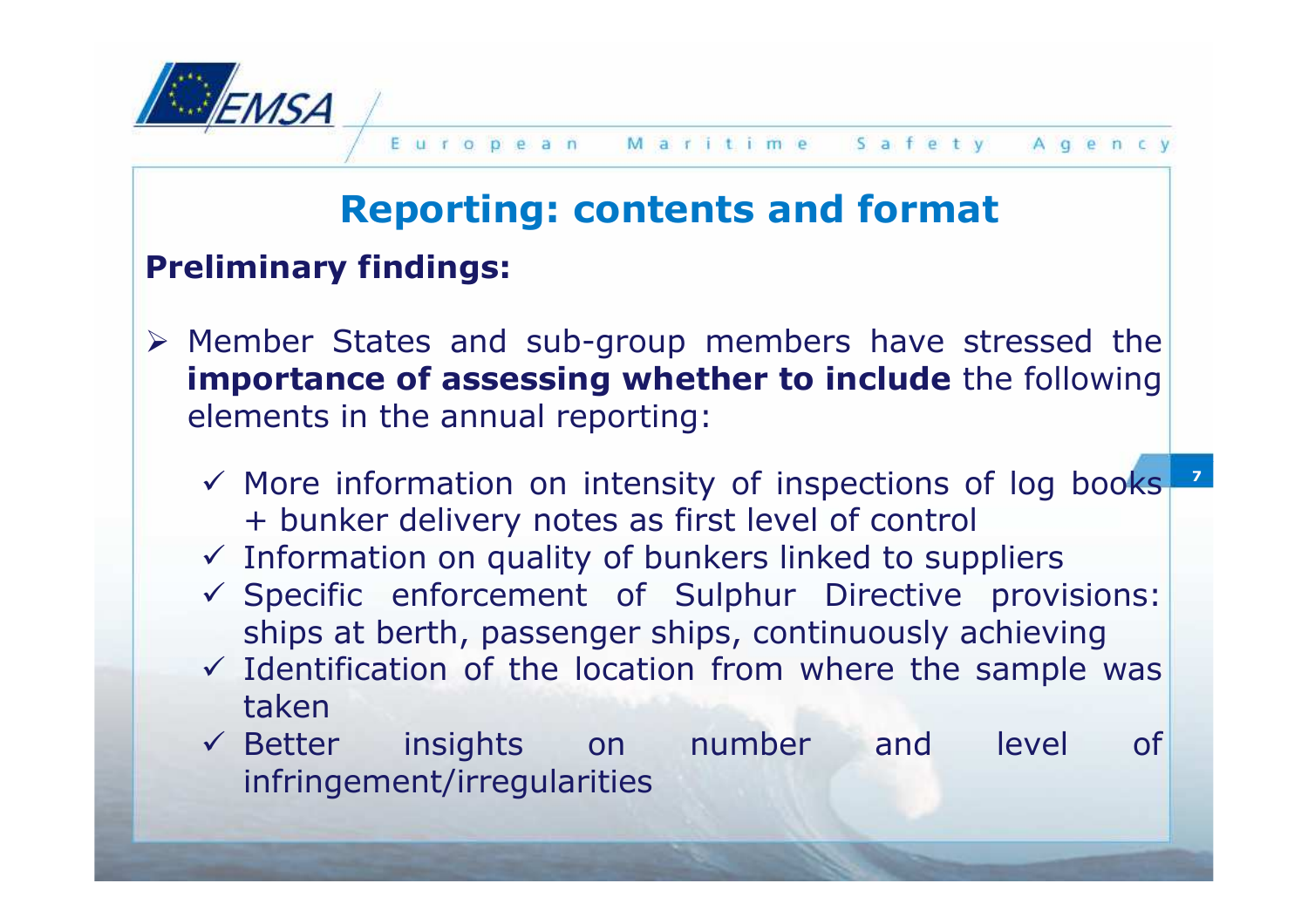

**8**

## **Reporting: contents and format**

#### **Cont.:**

-…

- √ More detailed information regarding penalties<br>✓ Notifications of non-availability/letters of prot
- √ Notifications of non-availability/letters of protest<br>✓ The use of additional enforcement methods
- The use of additional enforcement methods such as sniffing/remote sensing technologies, continuous
- monitoring equipment<br>  $\checkmark$  Checks of alternative emission abatement methods (and<br>
nossible malfunctioning) possible malfunctioning)
- Active link to day-to-day inspection results